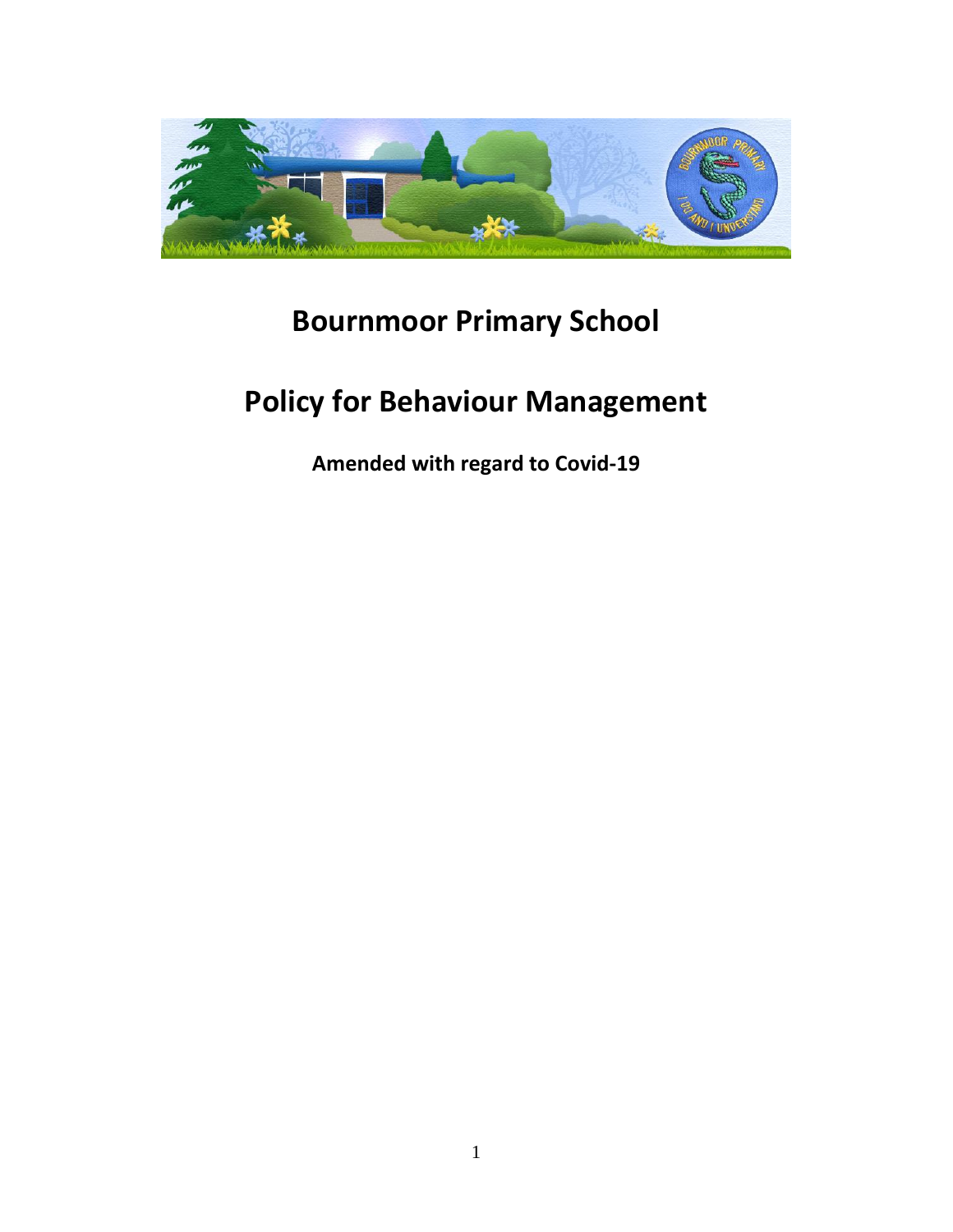#### **Introduction**

Our school believes that in order to function as an institution with a safe and caring environment for all who work or learn in it, there must be a charter of rights to support everyone and an understanding of our responsibilities based on mutual respect and safety which governs behaviour. As a Rights and Respecting school, the UN Convention on the Rights of the child are fundamental in our school practice. As such we ensure that:

- $\downarrow$  The best interests of the children are a priority (Article 3),
- $\ddot{\phantom{1}}$  Children have the right to say what they think matters concerning them (Article 12),
- **L** Children have the right to be protected from being hurt or mistreated, in body or mind (Article 19),
- $\downarrow$  Children have the right to be safe (Article 37).

*This policy has been amended to reflect the current Covid-19 situation and in line with Department for Education guidance. These changes will be reviewed as needed or as the guidance changes. This policy is usually reviewed annually but will be reviewed sooner if required.*

#### **Definition**

Our school believes that "behaviour" includes physical, emotional and personal attitudes which affect each person around them. The behaviour should be protective towards, and supportive of others within the school.

#### **Scope**

This policy applies to all pupils, the nursery and to all adults who work in the school and all visitors to the school. *This policy has been amended to reflect the required changes to ensure pupil and staff safety during Covid-19. It has been amended in line with Department for Education guidance as part of the wider opening of schools.*

#### **Aims**

It is the aim of the school to:

- 1. Promote respect for other people.
- 2. Promote self-discipline and a respect for authority within its pupils.
- 3. Teach good behaviour amongst its pupils.
- 4. Ensure that the standards of behaviour are acceptable.
- 5. Regulate the conduct of pupils.
- 6. Develop within the pupil's behaviour patterns which serve to improve their lives and produce a sound basis for adulthood.
- 7. Promote the necessary safety rules in place to ensure the health and well-being of children and staff.

#### **Objectives**

By planning for the management of behaviour it is intended to have the following outcomes:

- 1. Adults including parents will lead by demonstrating respectful behaviour.
- 2. Children and adults will treat each other with respect, kindness and consideration.
- 3. Children will develop self-discipline and self-respect.
- 4. Children will develop a sense of fairness, together with respect for the school charter of rights and responsibilities.
- 5. Children will develop an awareness of, and tolerance towards ways of life, culture, opinions and ideas different from their own.
- 6. Respect for the school environment.
- 7. Co-operative links between the home and school will be strengthened.
- 8. Children's and adult's attitudes to school and work will be positive and the learning environments will be conducive to the raising of educational standards.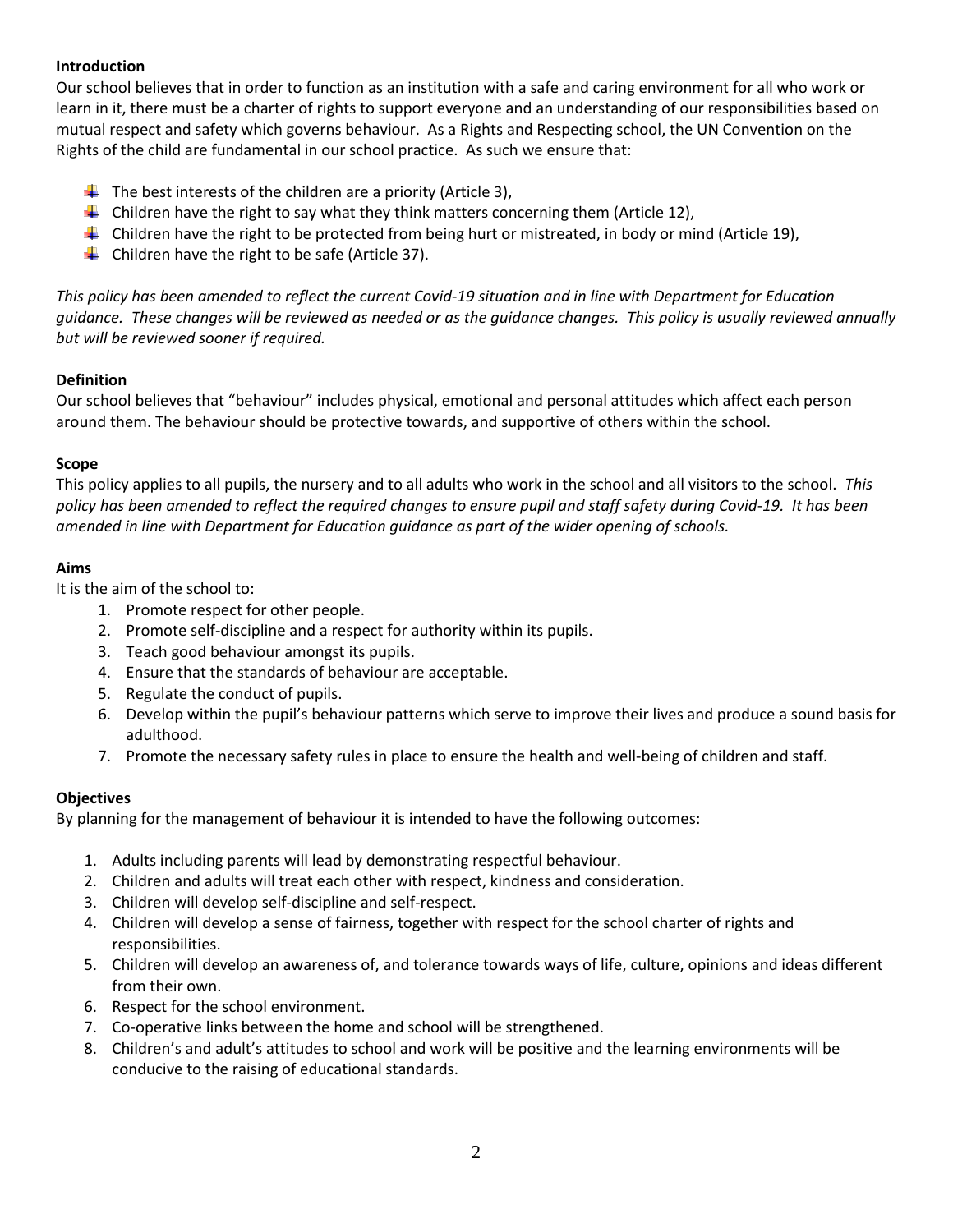*By show an understanding and respect for the safety rules, children can ensure their personal safety and the safety of those around them as follows:*

- *1. Follow any altered routines for arrival or departure.*
- *2. Follow school instructions on hygiene, such as handwashing and sanitising.*
- *3. Follow instructions on how pupils can socialise at school.*
- *4. Move around the school as per specific instructions (for example, one-way systems, out of bounds areas, queuing).*
- *5. Comply with expectations about breaks or play times, including where children may or may not play.*
- *6. Listen to instructions about the use of toilets.*
- *7. Follow the clear rules about not coughing or spitting at or towards any other person.*
- *8. Follow expectations about sneezing, coughing, tissues and disposal ('catch it, bin it, kill it') and listen to advice about avoiding touching your mouth, nose and eyes with hands.*
- *9. Follow the rules about sharing any equipment or other items including drinking bottles.*

#### **Requirements**

*Our school will produce a policy for the management of behaviour which will be reviewed annually however this policy will also be amended to reflect any changes that are needed following significant national issues such as the Covid-19 pandemic*. The school will publish unambiguous charters for classroom and playground behaviour. The teachers and other staff will be given training in behaviour management and supportive skills.

The pupils will be taught correct behaviour attitudes and will be rewarded for achieving these. *They will be reminded to tell an adult if they are experiencing symptoms of coronavirus, for example to ensure the well-being of those around them.* A clear statement of the school charter of Rights and Responsibilities, identified acceptable and unacceptable behaviours, the rewards and sanctions as well as the exclusion process will be produced and presented to all pupils and staff.

This policy is designed to enable the school to develop a clear strategy for the management of pupil's behaviour and well-being. Through this strategy and guidance, it is intended that the classroom environment will be supportive of good, safe educational practice, and that the ethos of the school supports a caring, protective and happy working environment.

#### *Pupils with Special Educational Needs*

*School acknowledges that children will have had a range of different experiences during the lockdown period which may have an impact on their behaviour presentation upon return to school. Some may present with frustration as a result of being isolated from friends or having missed a significant event or experience; e.g. exams, school trip, etc. Others may have experienced bereavement or loss or another, real or perceived, traumatic episode. For many, the process of reengagement with learning and the school community, under unusual circumstances, may require some additional input and encouragement.*

*Children with SEN are recognised as being particularly vulnerable and therefore have a need to be re-integrated back into school as soon as reasonably possible. School will work closely with parents to implement supportive strategies that will inform an appropriate response.* 

*For some children, including those with attachment concerns or SEN, and especially those with autism, the change in routines and lack of familiarity will require additional adjustment. School recognises that behaviour could be a sign that for some individual children there is an unfulfilled need and that the behaviour is communicating that there is a problem.* 

*The school will undertake an individual risk assessment for the child and use reasonable endeavours to make the necessary adjustments to reduce the stimulus that may be triggering the challenging response. If necessary, school will seek external support from other agencies such as Educational Psychologists or Early Help.*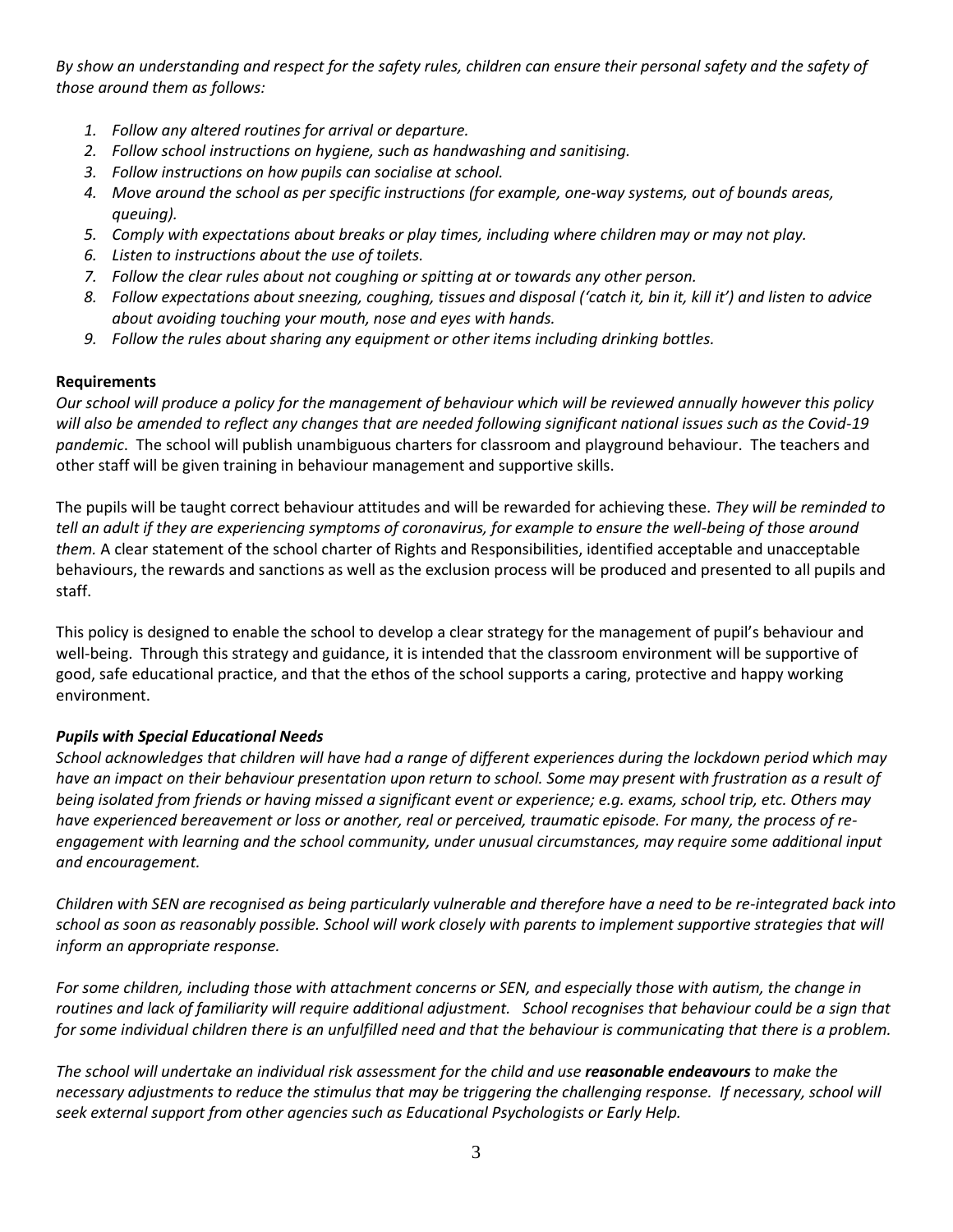#### **Guidelines for Behaviour Management**

**Introduction**

- The school system of behaviour management is based on respect for all.
- Children are rewarded for good, safe behaviour.
- All children are expected to follow the School Charter of Rights and Responsibilities, their classroom charter and the lunch-time charter.
- Parents agree to support the School Charter of Rights and Responsibilities when they sign the home school agreement and *any subsequent amendments focused on supporting the health and well-being of pupils during Covid-19.*
- Consequences for behaving inappropriately should be applied consistently by all members of staff.
- Identify reasonable adjustments that may need to be made for students with more challenging behaviour to be applied through best endeavors to support the child, whilst ensuring the continued safety of others in so doing.

#### **Classroom charters**

- Each class agrees a class charter of rights and responsibilities
- *Each class discuss and agree their right to be safe during Covid-19 and to promote the safety of others*

#### **Rewards (as appropriate following social distancing)**

- Praise
- *Virtual high 5s, thumbs up and other appropriate visual rewards*
- Pegs moved up towards 'Super Star Status' using the whole class system
- Stars, stickers, stamps on work or on sweatshirts for good work or behaviour
- Stars on chart (awarded individually, to a group or to a class) for special work or behavior which add up to prizes (as suggested by School Council) for example:
- Headteacher Awards for excellent work or behavior are given out regularly and this allows pupils to build up to their awards e.g. 'Gold Award' or 'Platinum Award'

#### **Consequences (as appropriate following social distancing)**

- Warning
- Peg moved down on visual display chart to 'fallen star' status
- Moved away from the group
- Lose five minutes of playtime
- Lose whole play-time
- Sent to Headteacher *(consideration of removal from premises to ensure social distancing during discussion)*
- Headteacher phones parents to engage home support
- Severe Clause: Headteacher sends letter home

#### **Rewards**

- Individual stickers awarded and *visual praise such as thumbs up*
- Moving up our peg system to achieve 'Super Star' status
- Being noted as a role model for other children
- Behaviour Certificate/prize awarded when you get achieve Headteacher awards
- Praise to child and shared with parents
- Good news shared in assembly with the school or within the learning environment

#### **Consequences**

- $\bullet$  1<sup>st</sup> time rule is broken: warning
- 2<sup>nd</sup> time rule is broken: time out for 5 minutes
- 3<sup>rd</sup> time rule broken: ten minutes time out and teacher informed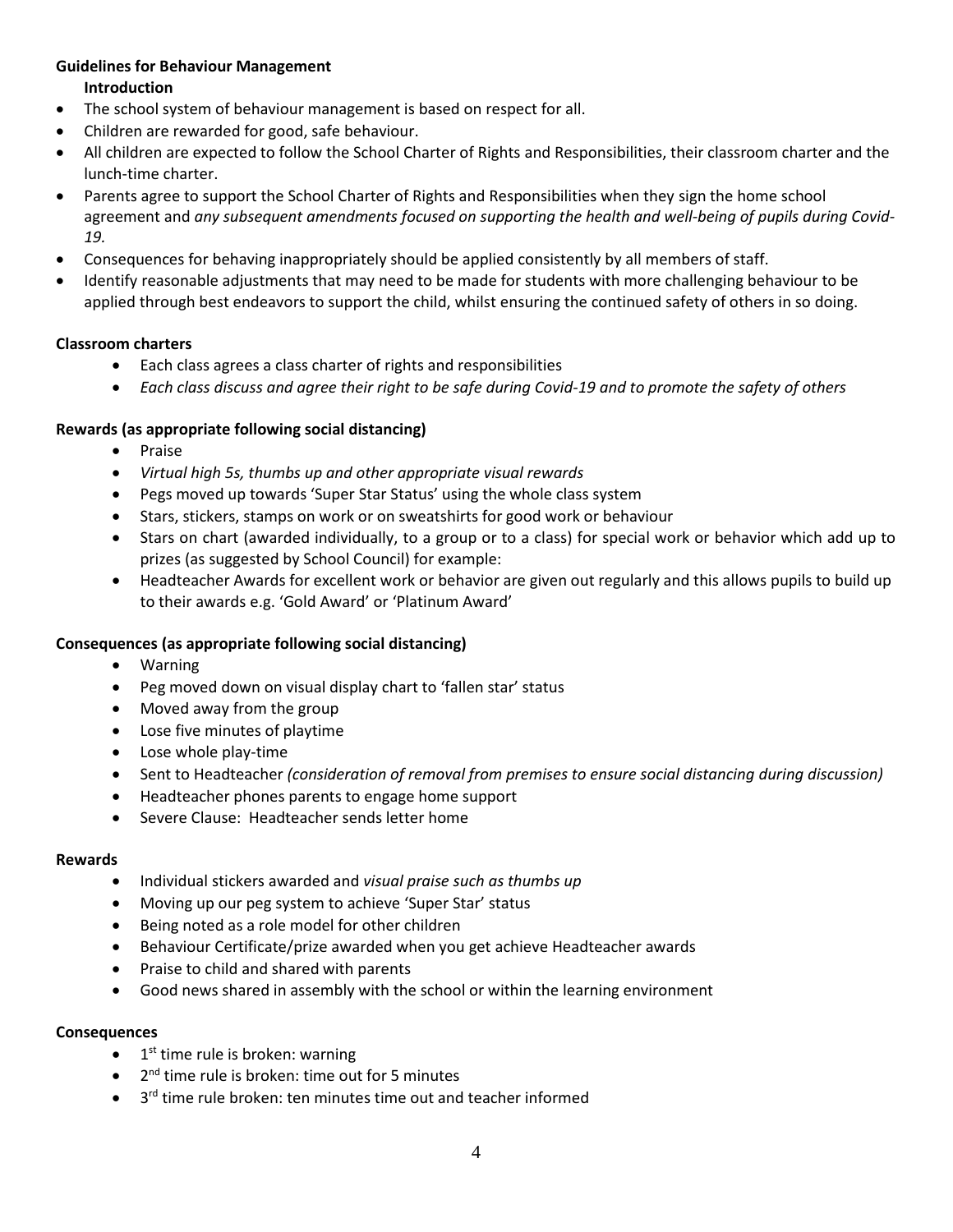• 4 th time rule broken: Send to Mrs Snowdon and parents may be informed *(consideration should be taken with regard to speaking to the child off the premises to allow social distancing)*

#### **Repeated Unacceptable Behaviour**

The school will work with parents and the Behaviour Support Services to implement a range of programmes and support to children exhibiting repeated unacceptable behaviours.

#### **Exclusion**

• In the event of behaviour which breaks the code of conduct severely children may be given a temporary exclusion following the County guidelines.

#### **Behaviour Outside School**

- When incidents of unacceptable behaviour occur on the way to or from school and are reported to the school the class teacher, deputy headteacher or headteacher will investigate and speak to the children concerned and, if appropriate, liaise with parents and the Community Police officers.
- If other incidents occur in the community and are reported to school, staff will use their discretion in talking to children. If appropriate, the deputy headteacher or headteacher will liaise with parents and the Community Police officers.

| Date for Review           | June 2021       |
|---------------------------|-----------------|
| Headteacher               | Mrs L A Snowdon |
| <b>Chair of Governors</b> | Mrs T Bell      |

*This policy has been amended to reflect the current Covid-19 situation and in line with Department for Education guidance. These changes will be reviewed as needed or as the guidance changes. This policy is usually reviewed annually but may be sooner if required.*